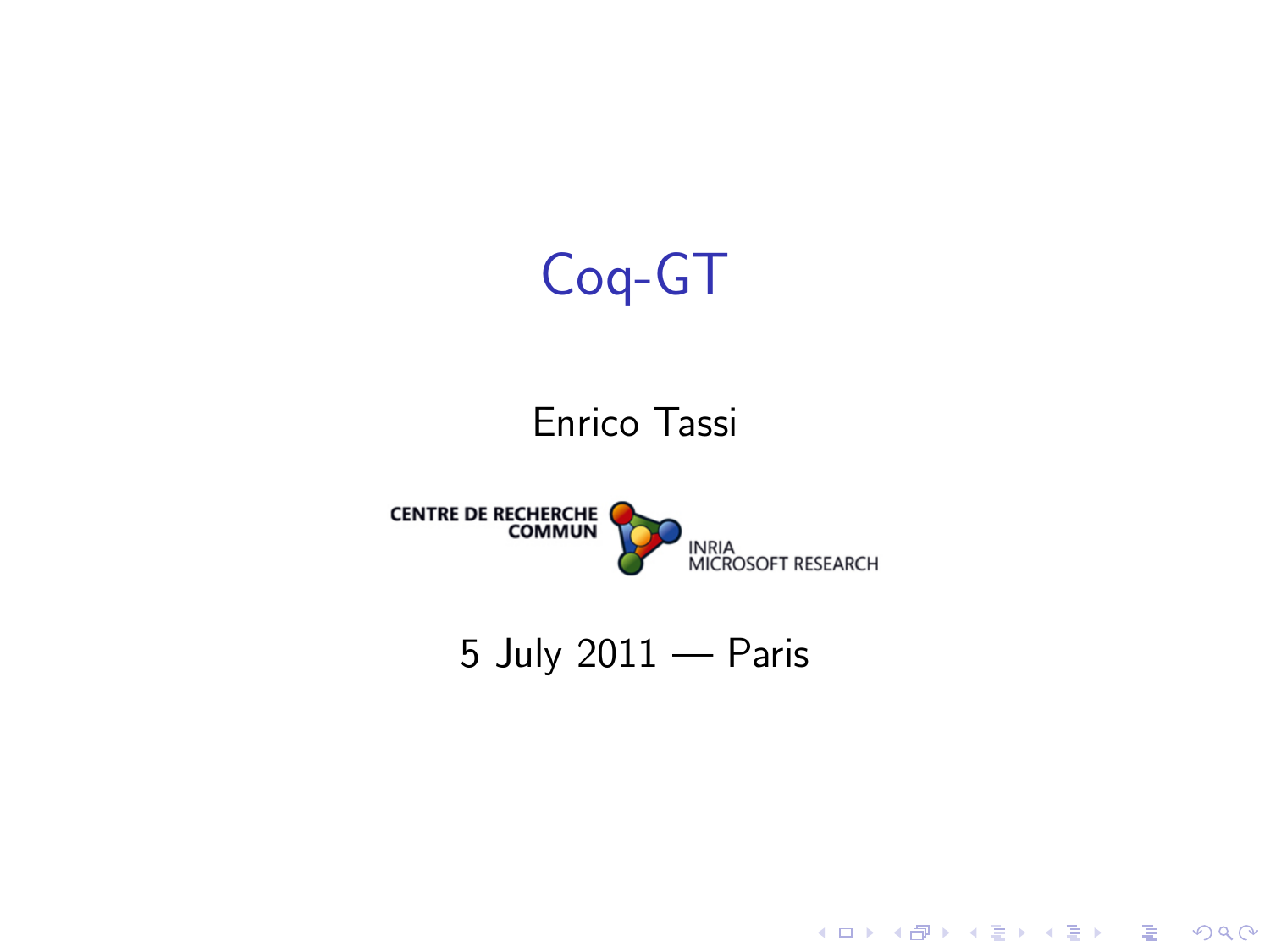# Roadmap

#### **[Simplify](#page-2-0)**

[Contextual rewrite patterns](#page-4-0)

K ロ ▶ K @ ▶ K 할 ▶ K 할 ▶ | 할 | ⊙Q @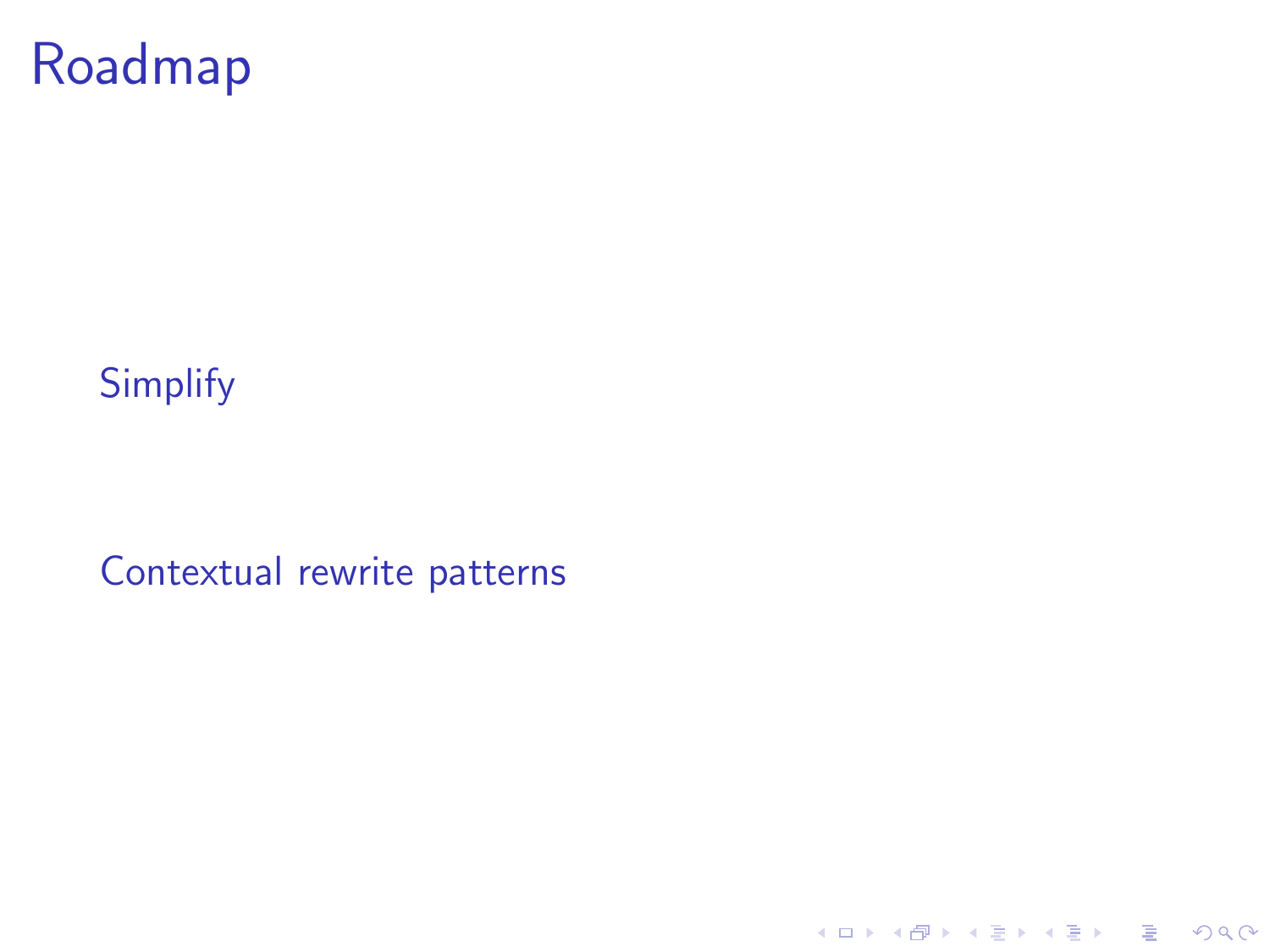## simpl: my patch in a nutshell

Simpl unfolds a constant if it contains a fixpoint and the recursive argument evaluates to a constructor.

```
Eval simpl in (S x - y)match y with 0 \Rightarrow S \times | S \times Y \Rightarrow X - y end
```
With my patch you can tell simpl to behave as follows:

```
Eval simpl in (S x - y)(S x - v)Eval simpl in (S x - S y)(x - y)Eval simpl in ((f \circ g) x)f (g x)Eval simpl in (f \ o g)f \log
```
<span id="page-2-0"></span>In short, you choose how many arguments must be passed and which must evaluato to a constructor for a constant to be unfolded by simpl.

**K ロ ▶ K @ ▶ K 할 X X 할 X → 할 X → 9 Q Q ^**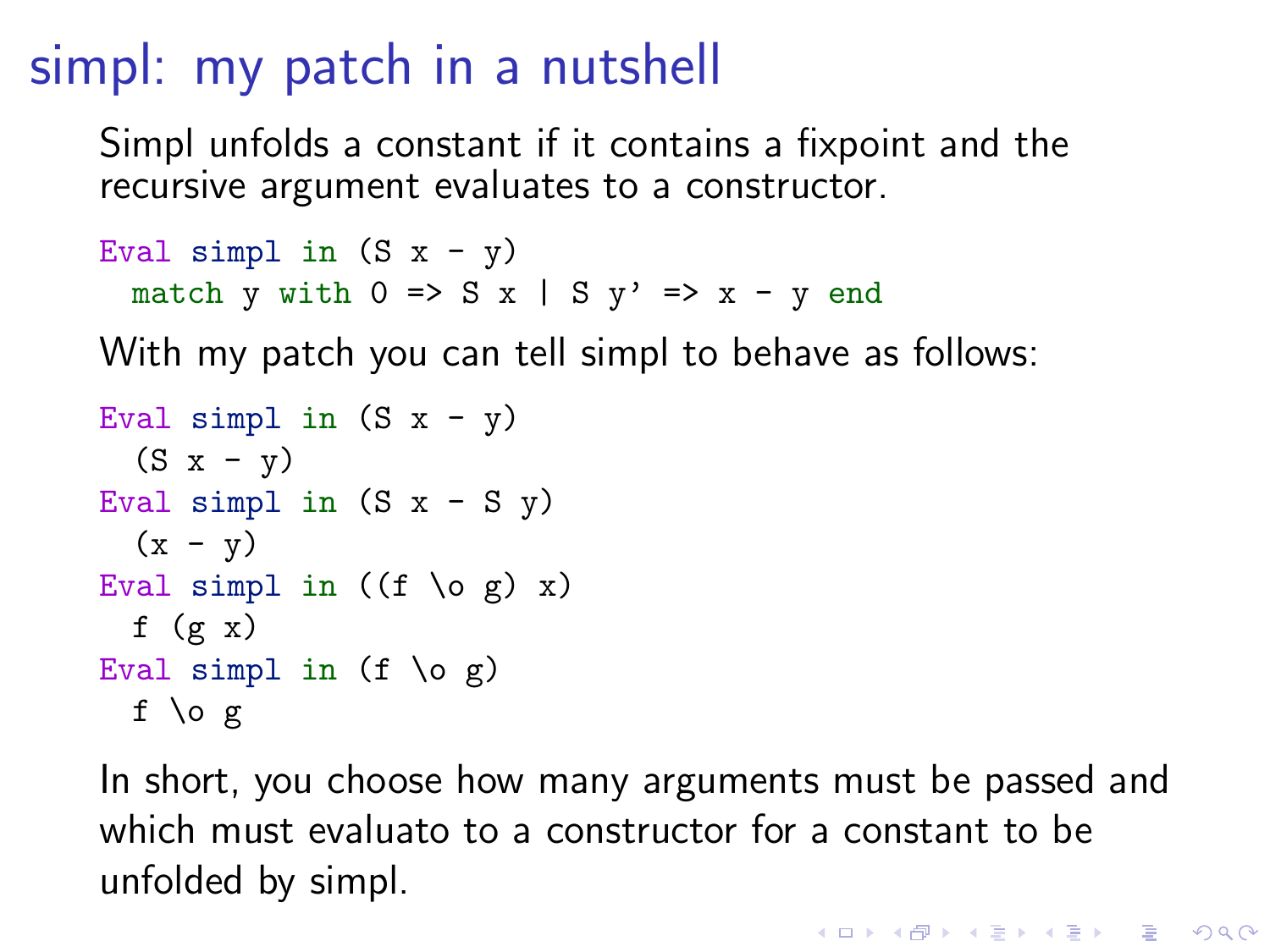#### Attaching meta-data to definition's arguments Right now:

Definition fcomp A B C (f:B  $\rightarrow$  C) (g:A  $\rightarrow$  B) x := f (g x). Infix " $\lozenge$ " := fcomp (at level 50, left associativity). Implicit Arguments fcomp [A B C]. Arguments Scope fcomp [type\_scope type\_scope \_ \_ \_ \_]. Recursive Arguments fcomp [] 6.

What would be nice for the Math-Comp library Arguments fcomp  $[[A\%type B\%type C\%type]]$  f g x /.

Other examples:

Arguments nth [S%type] def !s%seq !i%nat. Arguments foo [T%type] !n%nat !t / m g.

Because:

```
> grep '^Implicit Arguments' *.v | wc -1 #528
> g r e p '^A r g u m e n t s Scope ' * .v | w c -l # 1 5 8
```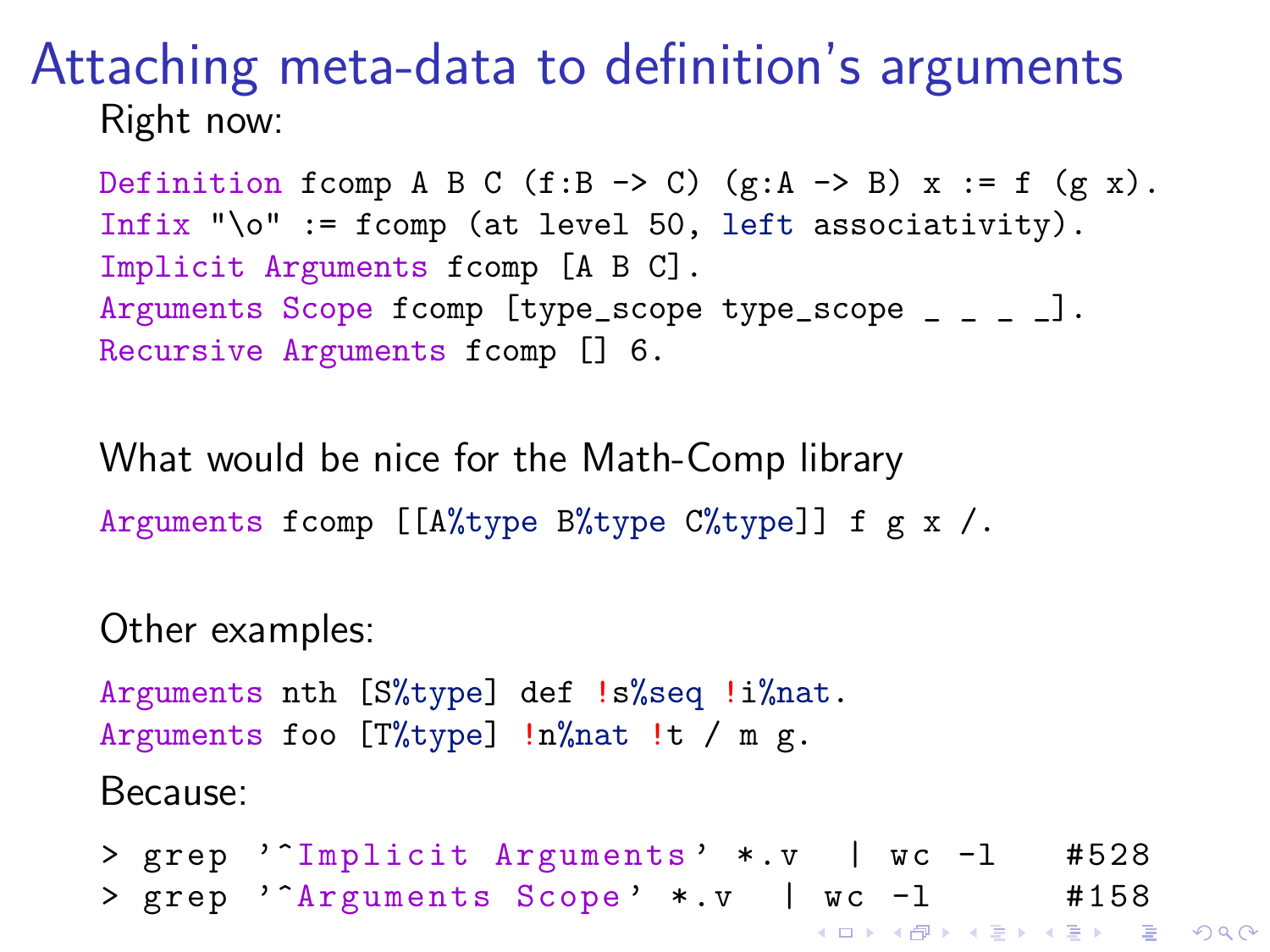```
...
g := [morphism of sdprodm defXA phiAiM] : {morphism
    joing_group A X >-> gT}
kerg : 'ker g = 'Mho^1(A)skk : 'ker (coset ('ker g)) \subset 'ker g
nkA : joing_group A X \subset 'N('ker g)
fact_g := factm skk nkA : coset_groupType ('ker g) -> gT
imgX : X = fact_g @* (X / 'ker g)nAA1 : A \subset 'N('Mho<sup>21(A))</sup>
nXA1 : X \subset 'N('Mho^1(A))
   ============================
 minnormal (fact_g Q* (A / 'ker g)) X ->
 minnormal (A / 'ker g) (X / 'ker g)
```
**KORK ERKER ADE YOUR** 

<span id="page-4-0"></span>rewrite {1}imgX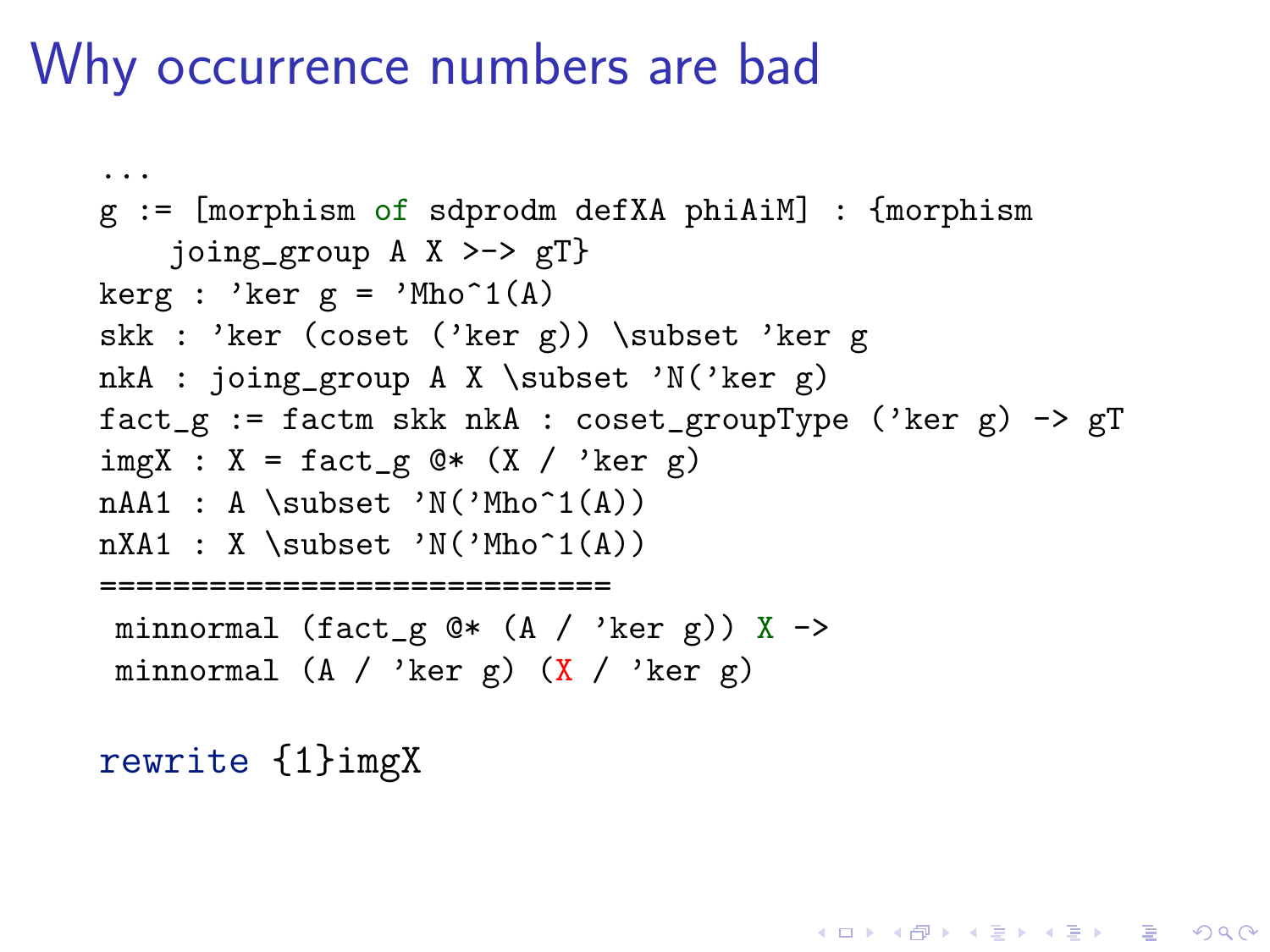```
...
g := [morphism of sdprodm defXA phiAiM] : {morphism
    joing_group A X >-> gT}
kerg : 'ker g = 'Mho^1(A)skk : 'ker (coset ('ker g)) \subset 'ker g
nkA : joing_group A X \subset 'N('ker g)
fact_g := factm skk nkA : coset_groupType ('ker g) -> gT
imgX : X = fact_g @* (X / 'ker g)nAA1 : A \subset 'N('Mho<sup>21(A))</sup>
nXA1 : X \subset 'N('Mho^1(A))
   ============================
 minnormal (fact_g Q* (A / 'ker g)) X ->
 minnormal (A / 'ker g) (X / 'ker g)
```
**KORKA SERKER ORA** 

```
rewrite {1}imgX
```
<span id="page-5-0"></span>rewrite {29}imgX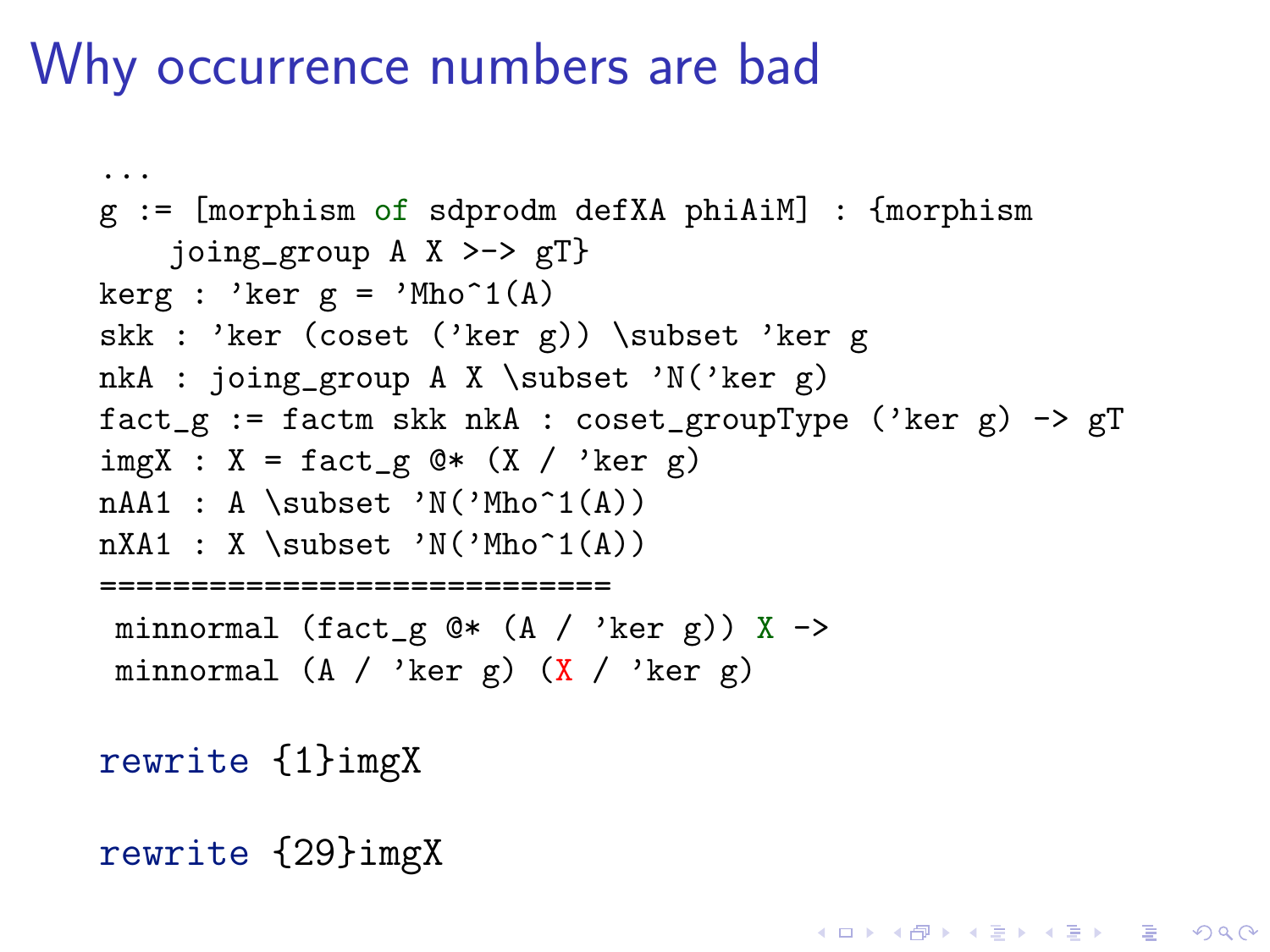is\_true (@minnormal gT (@morphim (@coset\_groupType gT (@ker gT gT (@gval gT (@joing\_group gT (@gval gT A) (@gval gT X))) g (@MorPhantom gT gT (@mfun gT gT (@gval gT (@joing\_group gT (@gval gT A) (@gval gT X))) g)))) gT (@morphim gT (@coset\_groupType gT (@ker gT gT (@gval gT (@joing\_group gT (@gval gT A) (@gval gT X))) g (@MorPhantom gT gT (@mfun gT gT (@gval gT (@joing\_group gT (@gval gT A) (@gval gT X))) g)))) (@gval gT (@normaliser\_group gT (@ker gT gT (@gval gT (@joing\_group gT (@gval gT A) (@gval gT X))) g (@MorPhantom gT gT (@mfun gT gT (@gval gT (@joing\_group gT (@gval gT A) (@gval gT X))) g))))) (@coset\_morphism gT (@ker gT gT (@gval gT (@joing\_group gT (@gval gT A) (@gval gT X))) g (@MorPhantom gT gT (@mfun gT gT (@gval gT (@joing\_group gT (@gval gT A) (@gval gT X))) g)))) (@MorPhantom gT (@coset\_groupType gT (@ker gT gT (@gval gT (@joing\_group gT (@gval gT A) (@gval gT X))) g (@MorPhantom gT gT (@mfun gT gT (@gval gT (@joing\_group gT (@gval gT A) (@gval gT X))) g)))) (@mfun gT (@coset\_groupType gT (@ker gT gT (@gval gT (@joing\_group gT (@gval gT A) (@gval gT X))) g (@MorPhantom gT gT (@mfun gT gT (@gval gT (@joing\_group gT (@gval gT A) (@gval gT X))) g)))) (@gval gT (@normaliser\_group gT (@ker gT gT (@gval gT (@joing\_group gT (@gval gT A) (@gval gT X))) g (@MorPhantom gT gT (@mfun gT gT (@gval gT (@joing\_group gT (@gval gT A) (@gval gT X))) g))))) (@coset\_morphism gT (@ker gT gT (@gval gT (@joing\_group gT (@gval gT A) (@gval gT X))) g (@MorPhantom gT gT (@mfun gT gT (@gval gT (@joing\_group gT (@gval gT A) (@gval gT X))) g)))))) (@gval gT (@joing\_group gT (@gval gT A) (@gval gT X)))) (@factm\_morphism gT (@coset\_groupType gT (@ker gT gT (@gval gT (@joing\_group gT (@gval gT A) (@gval gT X))) g (@MorPhantom gT gT (@mfun gT gT (@gval gT (@joing\_group gT (@gval gT A) (@gval gT X))) g)))) gT (@joing\_group gT (@gval gT A) (@gval gT X)) (@normaliser\_group gT (@ker gT gT (@gval gT (@joing\_group gT (@gval gT A) (@gval gT X))) g (@MorPhantom gT gT (@mfun gT gT (@gval gT (@joing\_group gT (@gval gT A) (@gval gT X))) g)))) g (@coset\_morphism gT (@ker gT gT (@gval gT (@joing\_group gT (@gval gT A) (@gval gT X))) g (@MorPhantom gT gT (@mfun gT gT (@gval gT (@joing\_group gT (@gval gT A) (@gval gT X))) g)))) skk nkA) (@MorPhantom (@coset\_groupType gT (@ker gT gT (@gval gT (@joing\_group gT (@gval gT A) (@gval gT X))) g (@MorPhantom gT gT (@mfun gT gT (@gval gT (@joing\_group gT (@gval gT A) (@gval gT X))) g)))) gT fact\_g) (@quotient gT (@gval gT A) (@ker gT gT (@gval gT (@joing\_group gT (@gval gT A) (@gval gT X))) g (@MorPhantom gT gT (@mfun gT gT (@gval gT (@joing\_group gT (@gval gT A) (@gval gT X))) g))))) (@gval gT  $X)$ )  $\rightarrow$ is\_true (@minnormal (@coset\_groupType gT (@ker gT gT (@gval gT (@joing\_group gT (@gval gT A)

<span id="page-6-0"></span>(@gval gT X))) g (@MorPhantom gT gT (@mfun gT gT (@gval gT (@joing\_group gT (@gval gT A) (@gval gT X))) g)))) (@quotient gT (@gval gT A) (@ker gT gT (@gval gT (@joing\_group gT (@gval gT A) [\(@](#page-17-0)gval gT X))) g (@MorPhantom gT gT (@mfun gT gT (@gval gT (@j[oin](#page-7-0)[g](#page-5-0)[\\_gro](#page-6-0)[u](#page-7-0)[p](#page-3-0) [gT](#page-17-0) (@[gv](#page-3-0)[al](#page-4-0) gT [A\)](#page-0-0)=  $(a \rightarrow \overline{m} \overline{v})$ )) ( $(a \rightarrow \overline{m} \overline{v})$  group gt gt gt gt gt gt gt gt gt ( $(a \rightarrow \overline{m} \overline{v})$ 

 $OQ$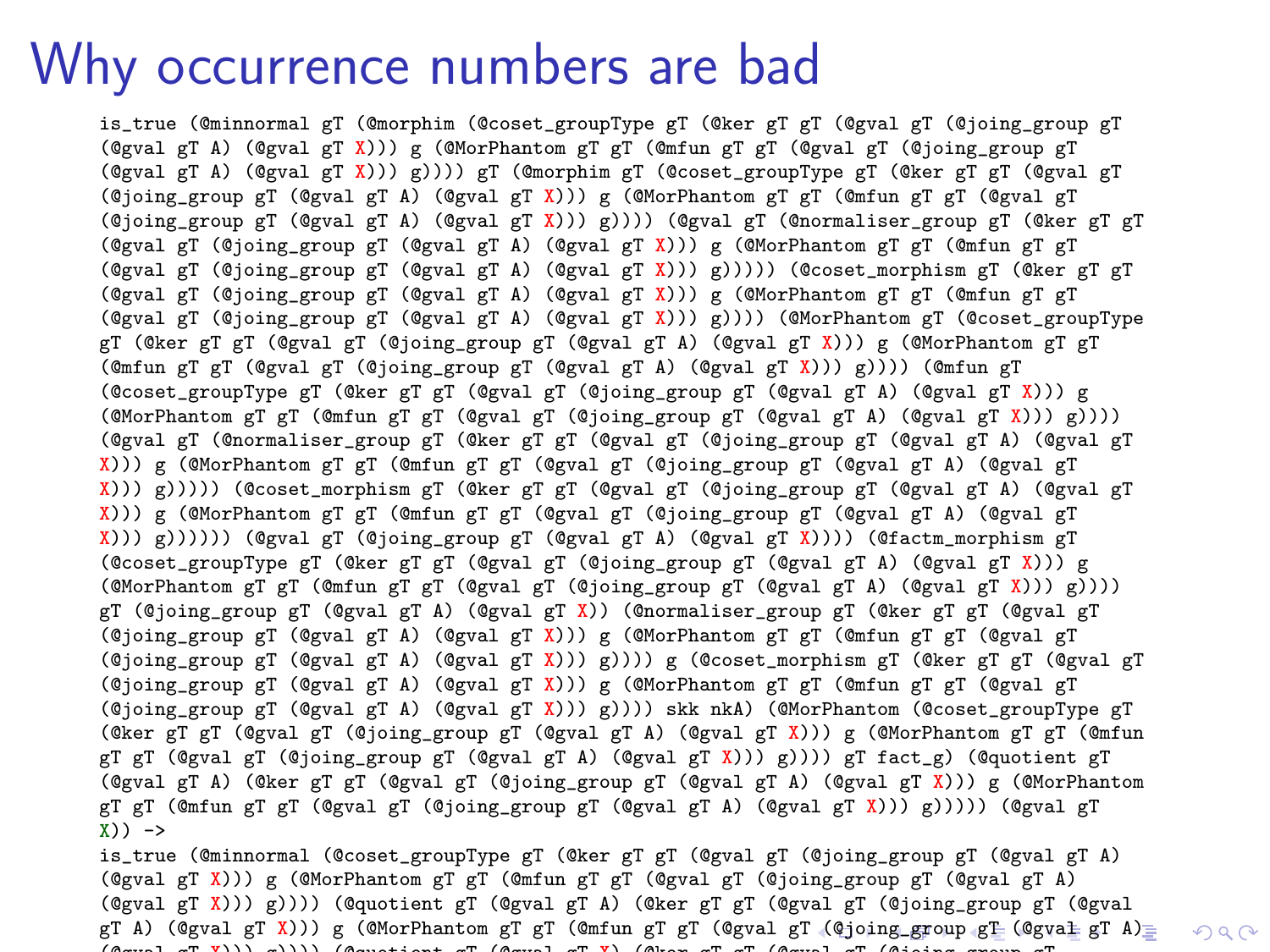Occurrence numbers are bad for the following reasons:

- $\blacktriangleright$  can be hard to write
- $\triangleright$  scripts are less informative when they break

SSR 1.3 contextual patterns:

 $\triangleright$  specify the occurrences looking at their context

minnormal (fact\_g  $Q*$  (A / 'ker g)) X -> minnormal  $(A / 'ker g)$   $(X / 'ker g)$ 

<span id="page-7-0"></span>One gives the context rewrite  $[$  minnormal  $($   $@*$   $)$   $]$ imgX

4 D > 4 P + 4 B + 4 B + B + 9 Q O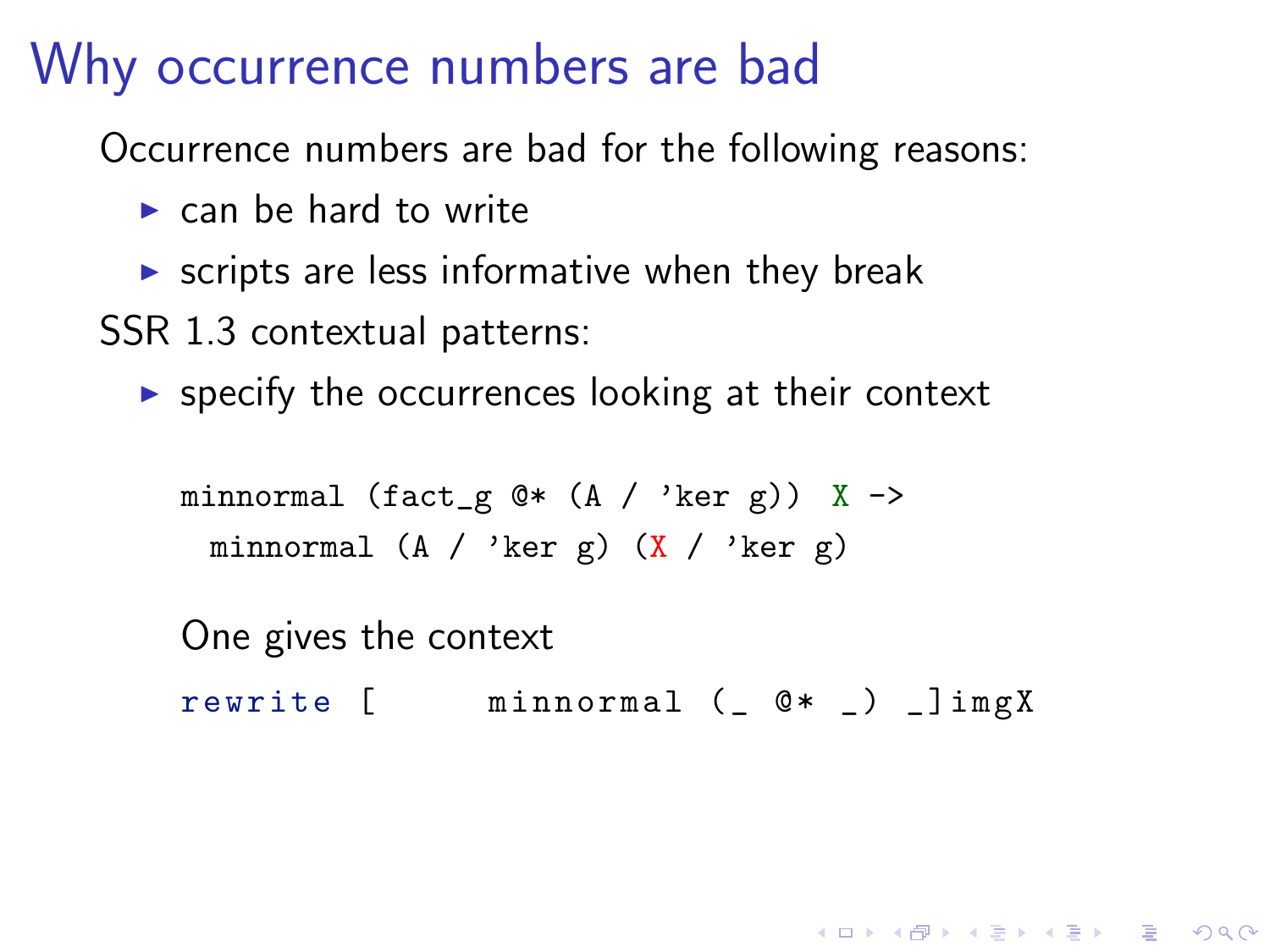Occurrence numbers are bad for the following reasons:

- $\blacktriangleright$  can be hard to write
- $\triangleright$  scripts are less informative when they break

SSR 1.3 contextual patterns:

 $\triangleright$  specify the occurrences looking at their context

minnormal (fact\_g  $@*$  (A / 'ker g)) X -> minnormal  $(A / 'ker g)$   $(X / 'ker g)$ 

One gives the context and names a hole rewrite  $[R$  in minnormal  $($   $@*$   $)$   $R]$ imgX

4 D > 4 P + 4 B + 4 B + B + 9 Q O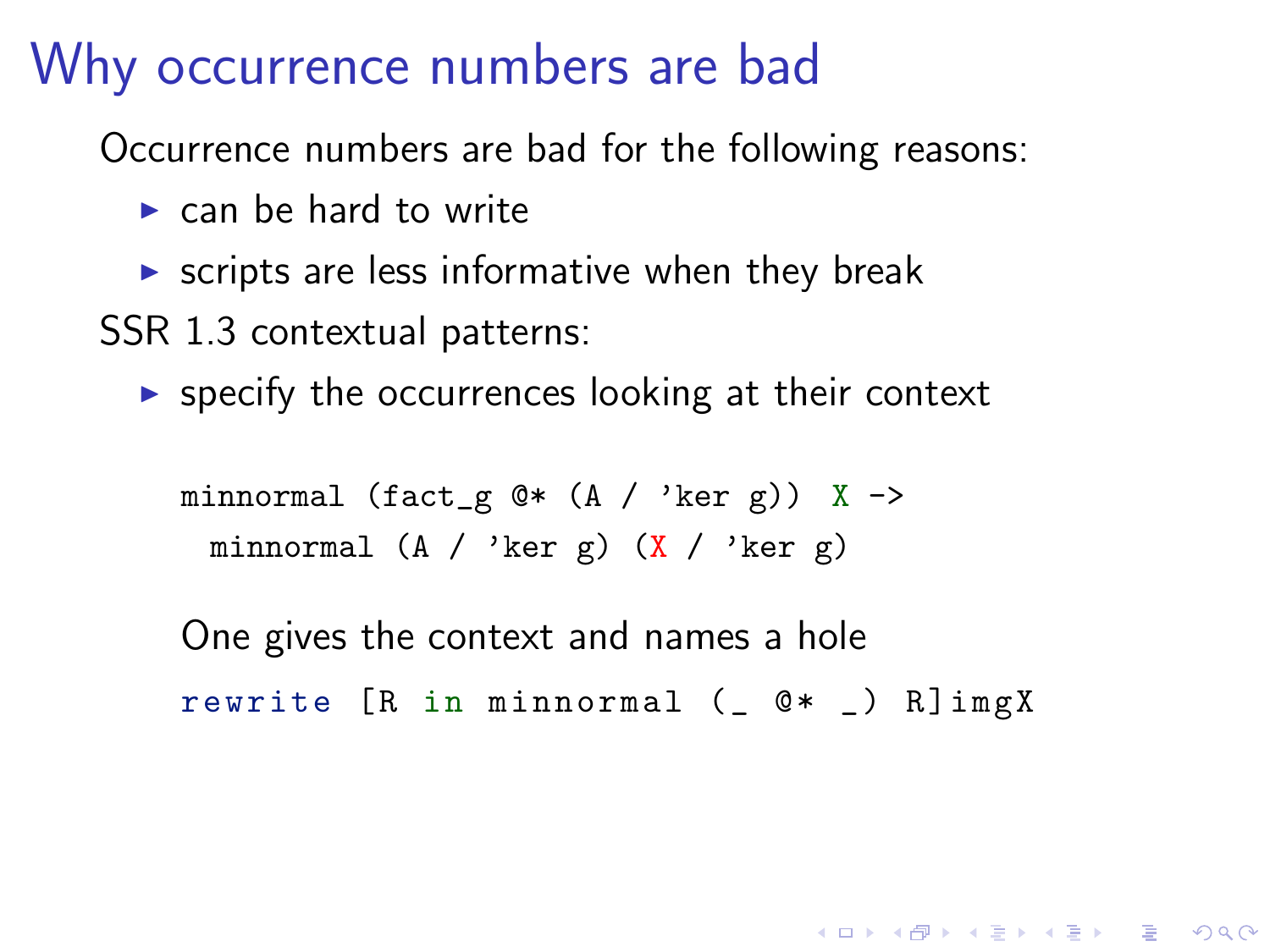Rewrite (contextual) patterns

Terminology matching head constant driven

```
addnC : forall a b, a + b = b + a
```
**KORK ERKER ADE YOUR** 

redex the term being rewritten, identified with a given patter or a pattern inferred looking at the rule Rewrite pattern syntax

rewrite rule rewrite [t]rule rewrite [in t]rule rewrite [X in t]rule rewrite [in X in t]rule rewrite [e in X in t]rule rewrite [e as X in t]rule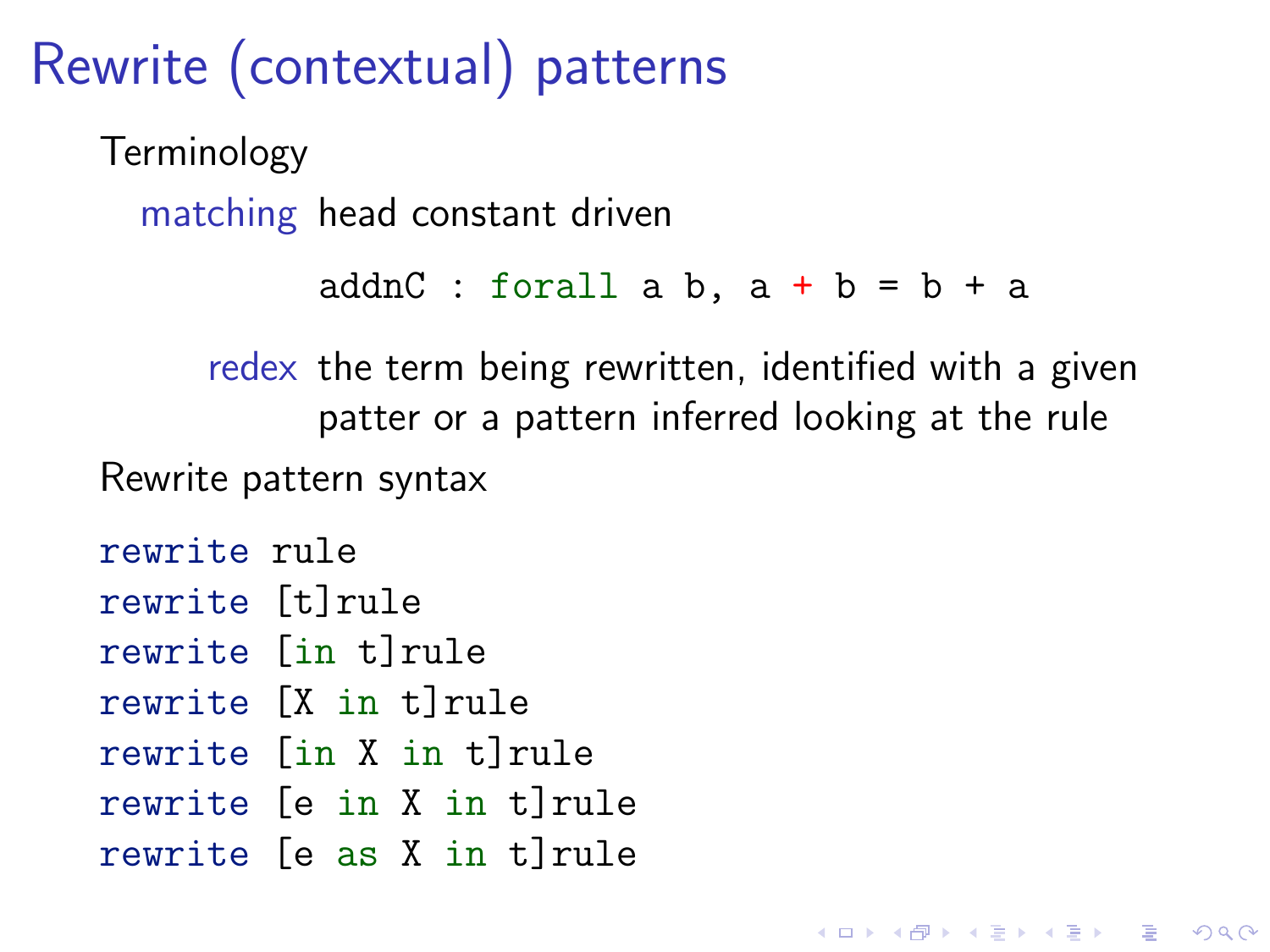## Rewrite patterns — example 1

The rule

 $addnC : _+ = _+$  =  $_+$  + \_

The tactic invocation

rewrite addnC.

The goal

 $(x + y) + f x (x + y) + 1 = 0$ 

K ロ ▶ K @ ▶ K 할 > K 할 > 1 할 > 1 이익어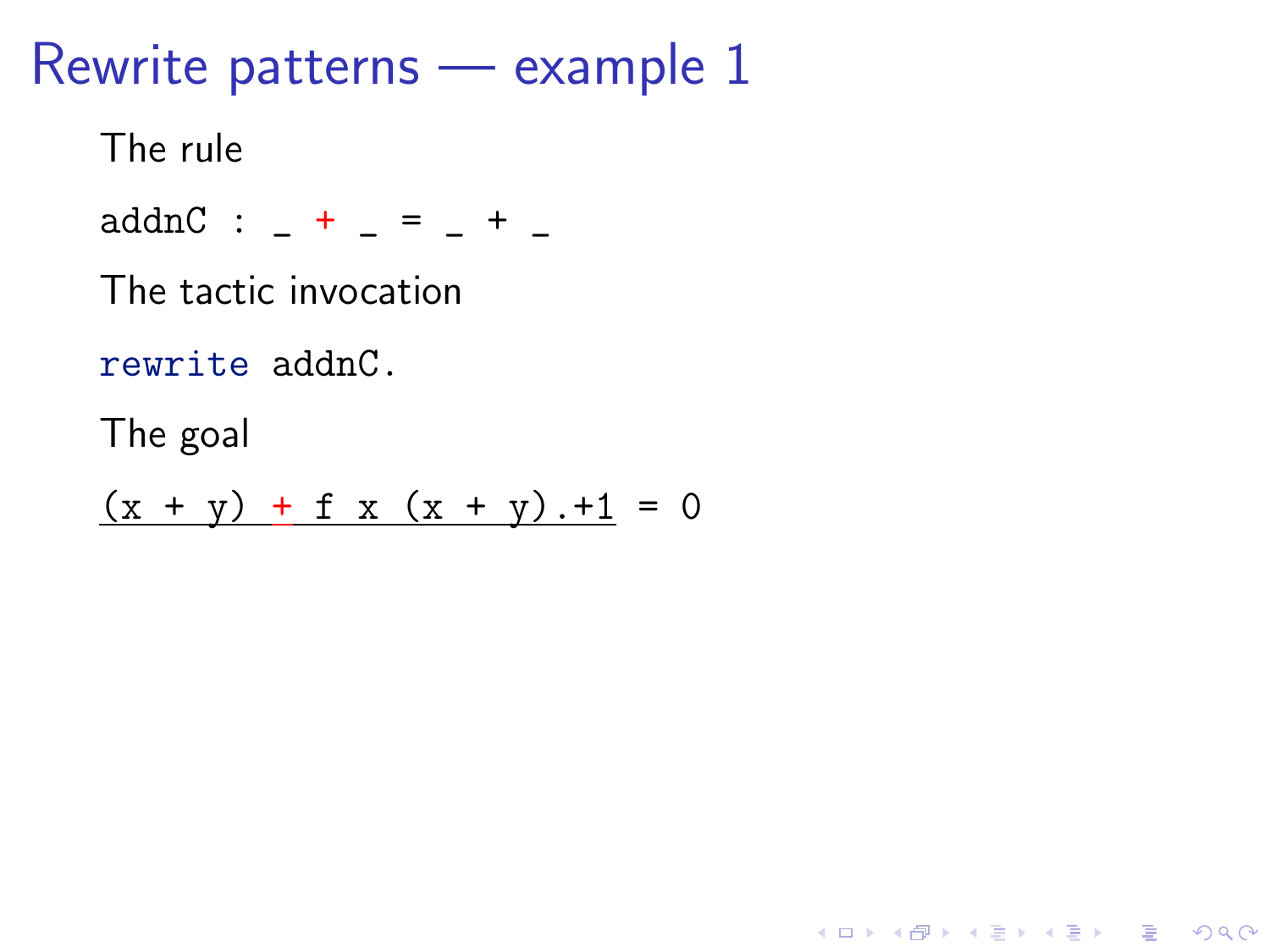### Rewrite patterns — example 2

The rule

 $(\text{addnC } x.+1) : x.+1 + \_ = \_ + x.+1$ 

The tactic invocation

rewrite  $[-. +1]$  (addnC  $x.+1$ ).

The goal

 $(x + y) + f x (x + y) + 1 = 0$ Because  $(x + y) + 1 = x + 1 + \_$ 

**KORKA SERKER ORA**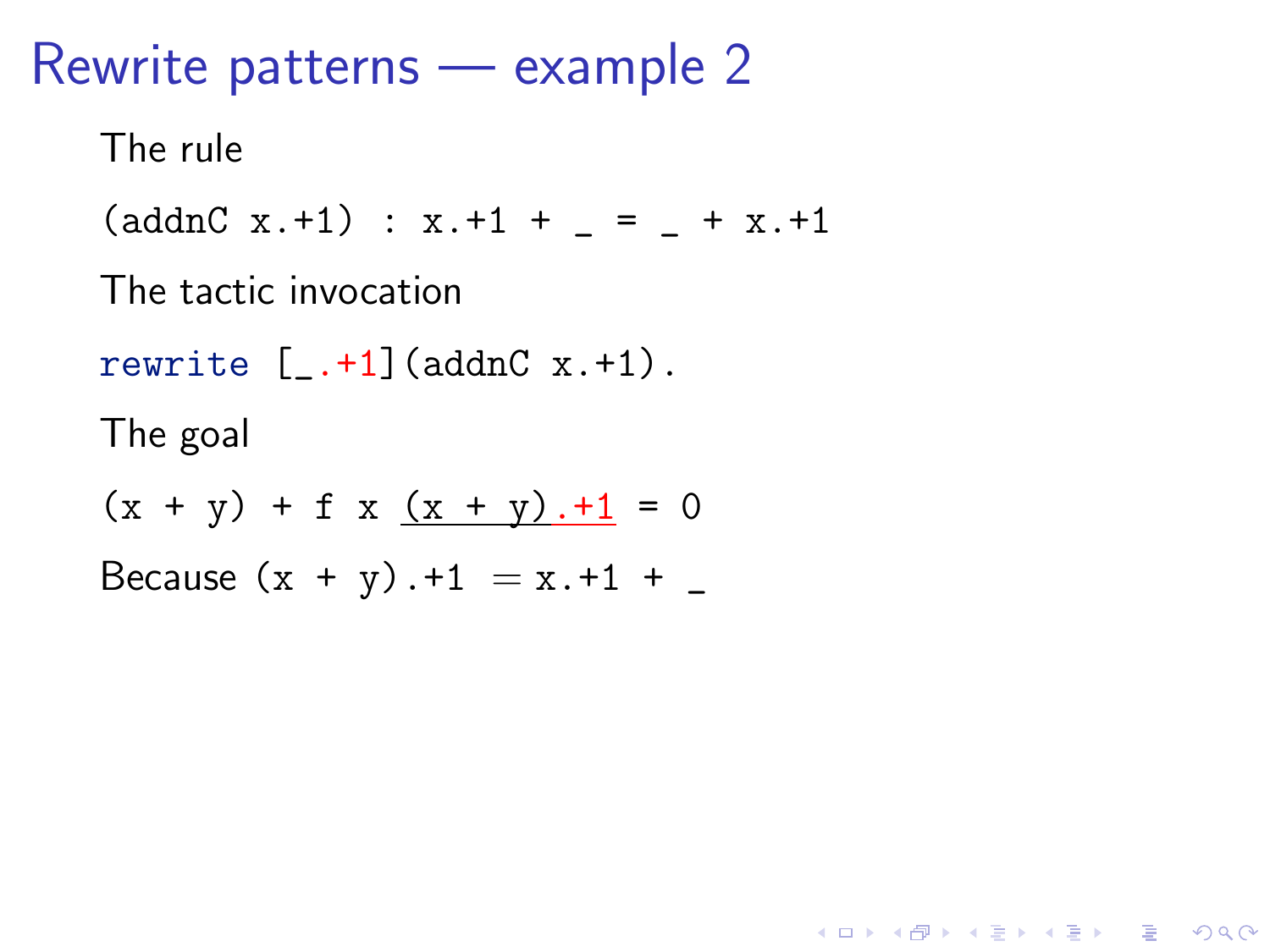**KORKA SERKER ORA** 

The rule

 $addnC : _+ - = _+ -$ 

The tactic invocation

rewrite [in f \_ \_]addnC.

The goal

 $(x + y) + f x (x + y) + 1 = 0$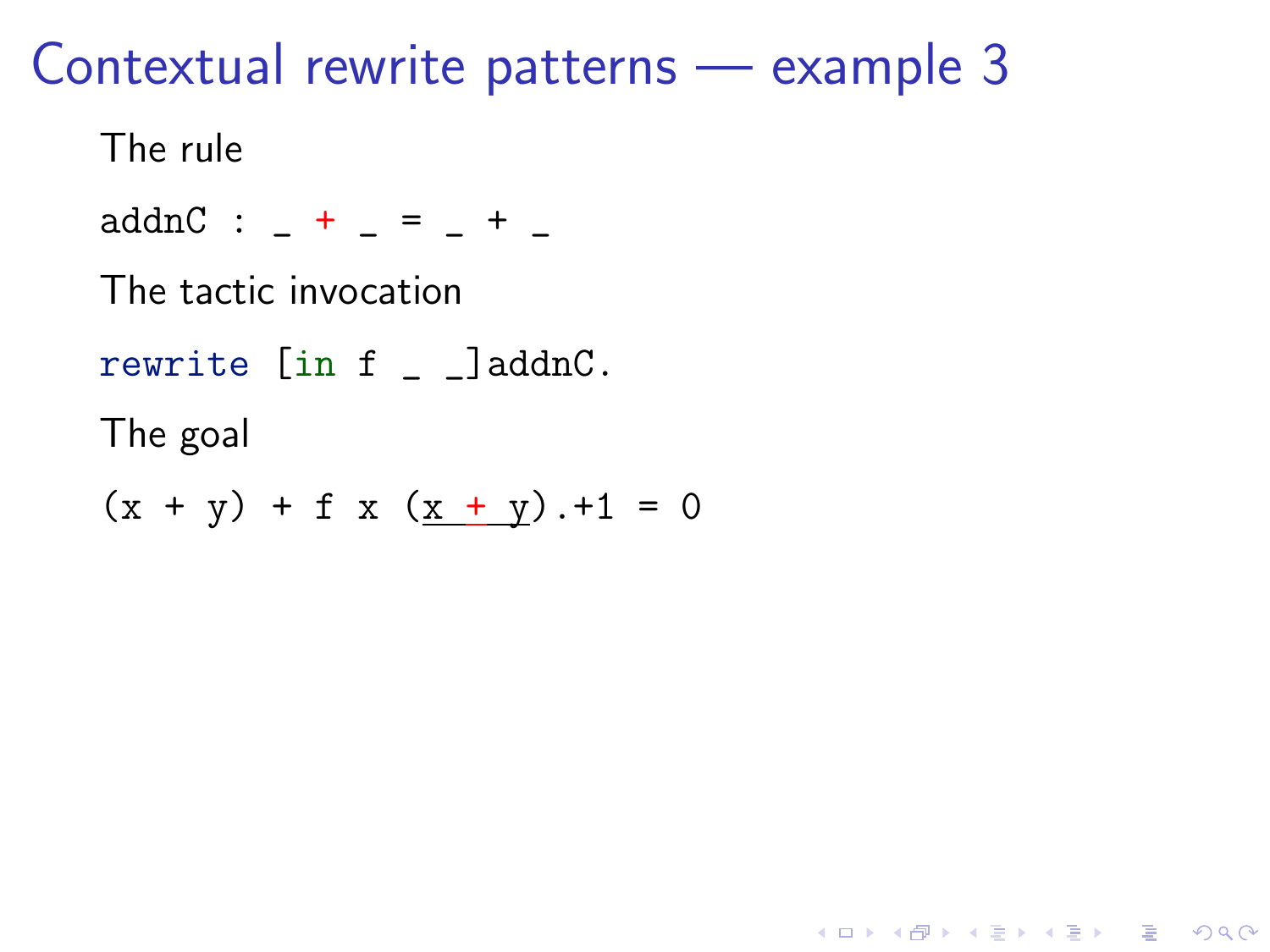The rule

 $(\text{addnC } x.+1) : x.+1 + = + x.+1$ 

The tactic invocation

rewrite  $[R \text{ in } f \quad R]$  (addnC x.+1).

The goal

 $(x + y) + f (x + 1 + y) (x + y) + 1 = 0$ 

Because R captured  $(x + y) + 1 = x + 1 + ...$ 

**KORKA SERKER ORA**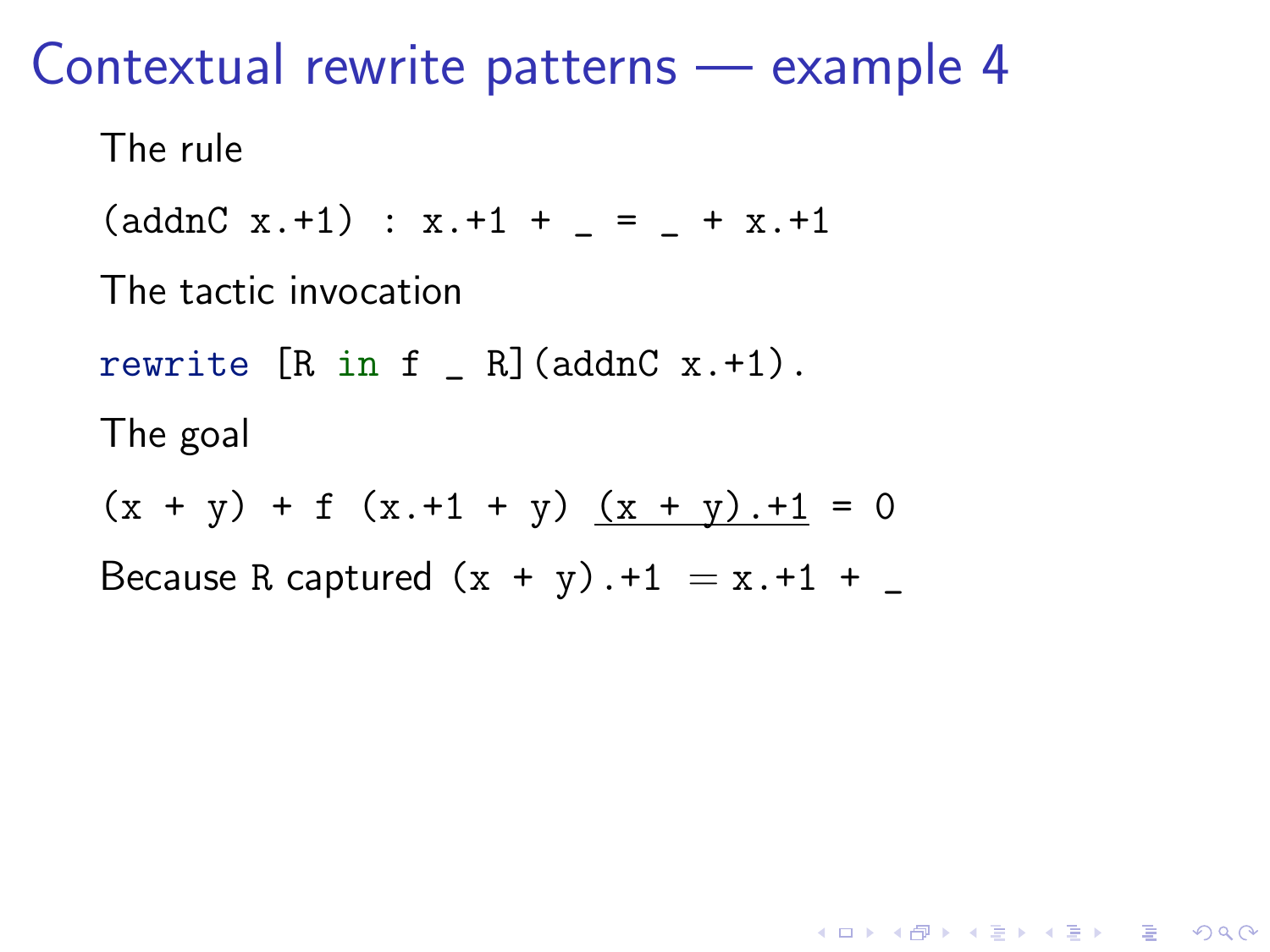The rule

 $(\text{addnC x}) : x + _ = _ + x$ 

The tactic invocation

rewrite  $\begin{bmatrix} \text{in } R & \text{in } f \\ \end{bmatrix}$  (addnC x).

The goal

 $(x + y) + f x (z + (x + y) . + 1) = 0$ 

**KORKA SERKER ORA** 

Because R captured  $z + (x + y)$ .+1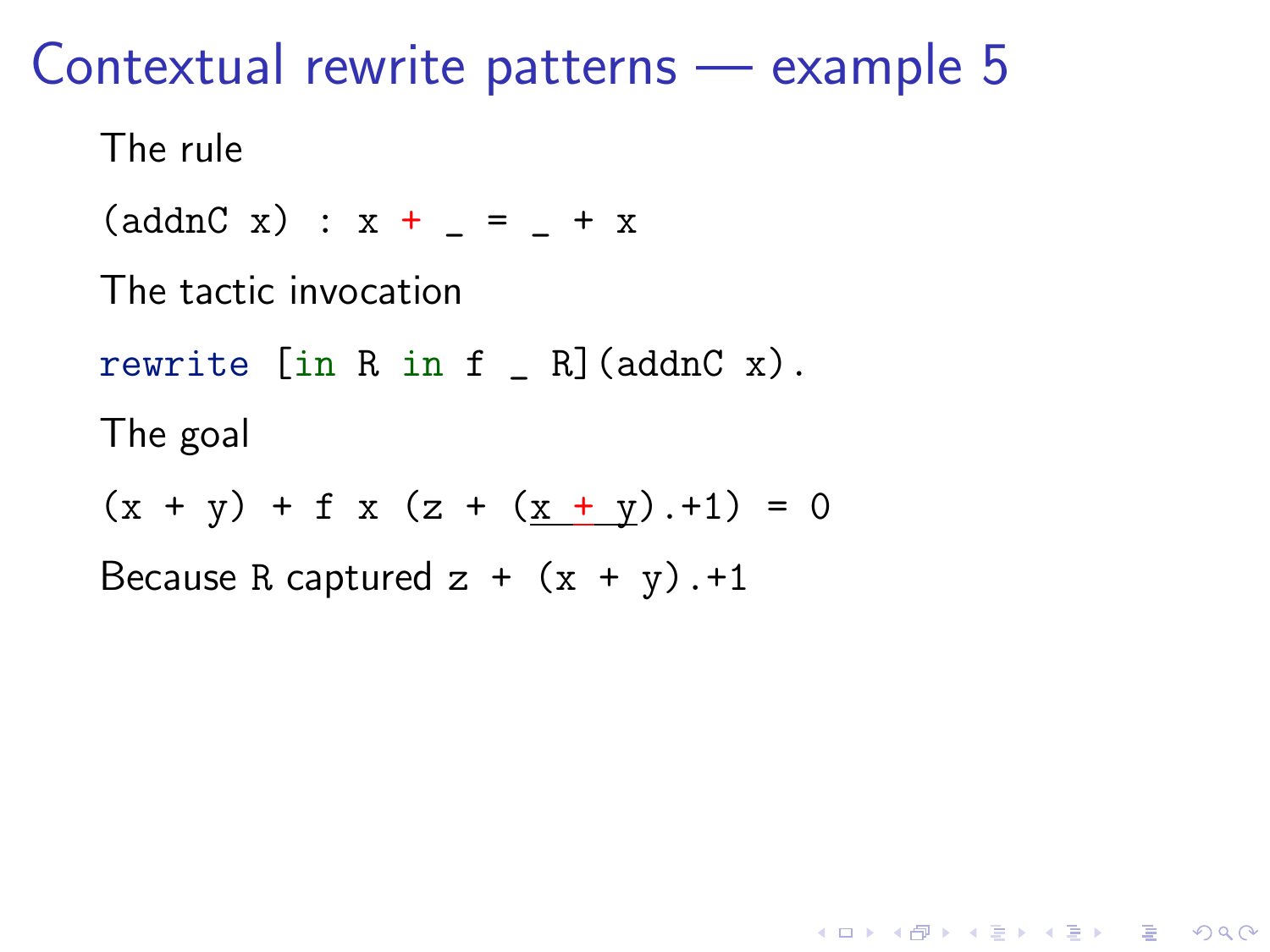The rule

 $(\text{addnC } x.+1) : x.+1 + = + x.+1$ 

The tactic invocation

rewrite  $[-.41$  in R in f  $[R]$  (addnC x.+1).

The goal

 $(x + y) + f x (z + (x + y). + 1) = 0$ 

Because R captured  $z + (x + y)$ . +1 and \_. +1 matched  $(x + y)$ . +1 = x. +1 +

**KORK ERKER ADE YOUR**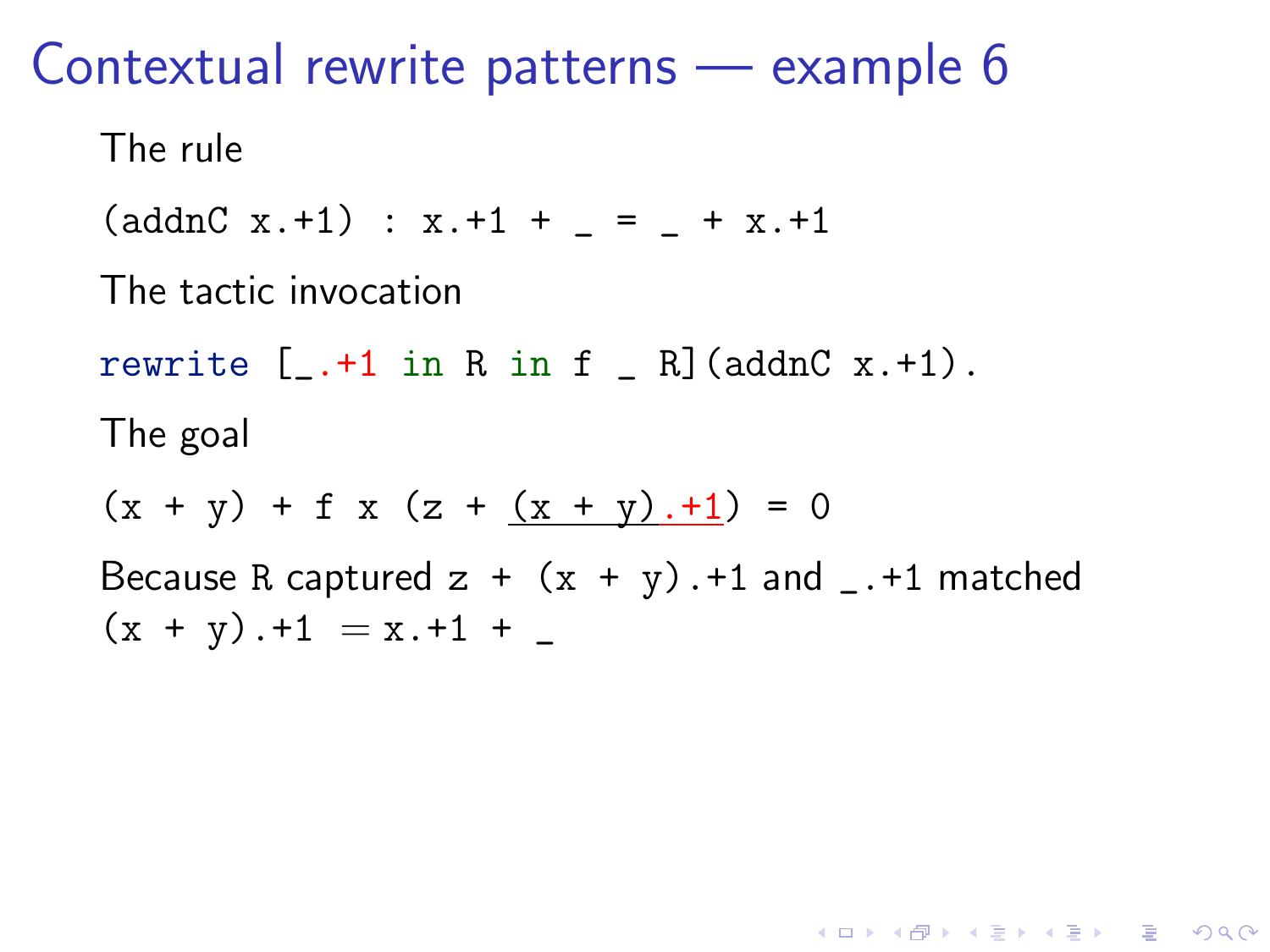The rule

 ${\rm addnC}$  :  $-$  +  $-$  =  $-$  +  $-$ 

The tactic invocation

rewrite  $[x.+1 + y$  as R in f  $(- + R)$ ]addnC.

The goal

 $(x + y) + f x (z + (x + y) . + 1) = 0$ 

<span id="page-16-0"></span>Because R captured  $(x + y)$ . +1 = x. +1 + y =  $-$  +  $-$ 

**KORKA SERKER ORA**